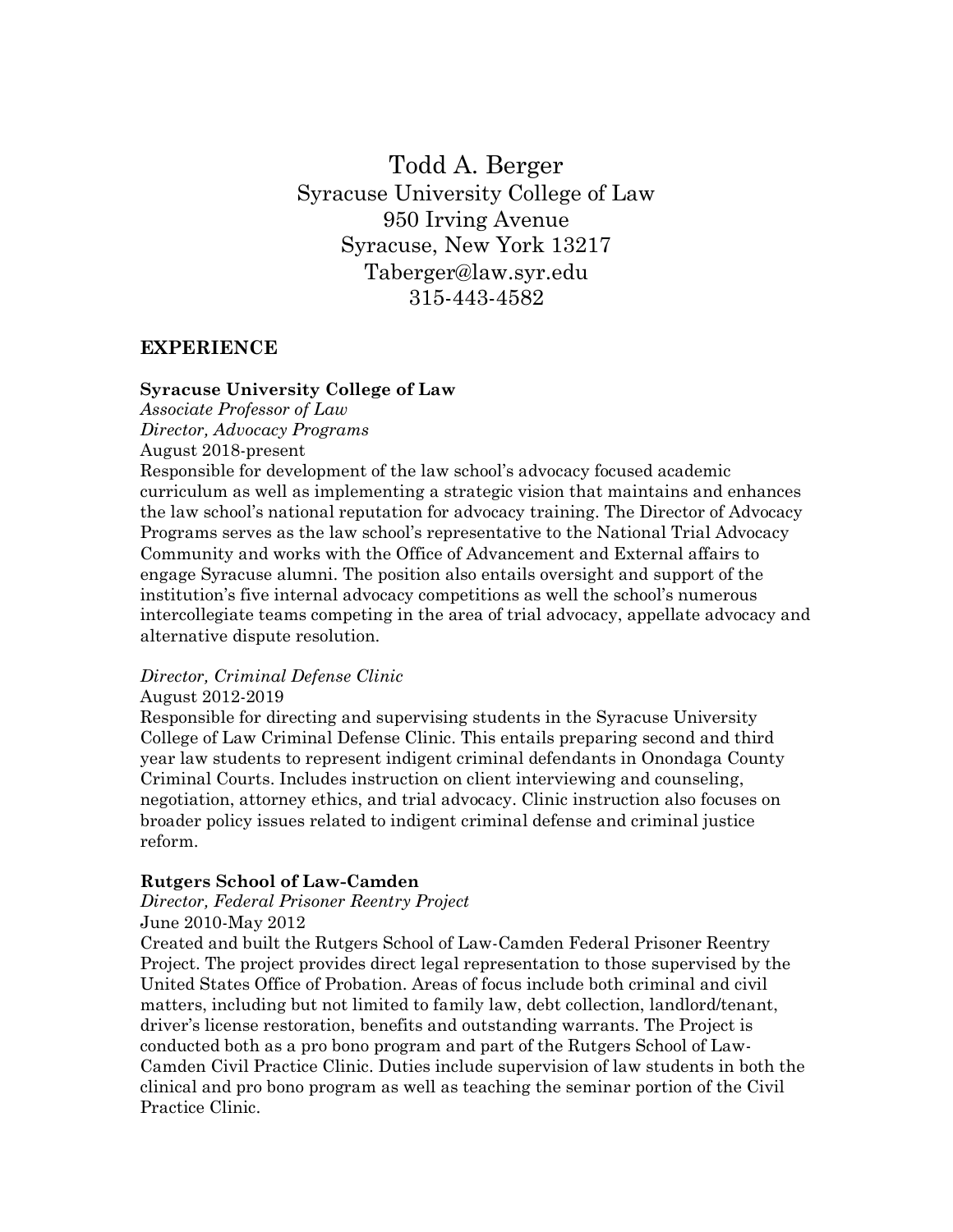## **University of Pennsylvania School of Law**

*Lecturer In Law* September 2008-June 2010 Supervised students in the Criminal Defense Clinic at the University of Pennsylvania School of Law. Prepared students each semester for courtroom appearances and client representation of indigent clients in Philadelphia Municipal Court. Includes instruction on criminal law, criminal procedure, evidence and trial advocacy. Focus on broader policy issues involved in representing indigent defendants throughout the criminal justice system.

## **Defender Association of Philadelphia**

*Assistant Defender* 

September 2003-June 2010

Represented indigent defendants throughout all stages of the criminal justice system, from preliminary arraignment through trial and post-verdict motions. Assigned to the Major Trials Unit representing clients in jury trials involving the most serious non-homicide felony charges including attempted murder, rape, robbery, burglary, and "third-strike" cases.

## *Rotating Municipal Court Supervisor*

August-October 2006 *Rotating Felony Waiver Supervisor* March-May 2008 Assisted attorneys new to each unit in trial preparation, supervised new attorneys in the courtroom, and reviewed file work of attorneys in each unit.

## *Law Intern*

Summer 2002

Assisted attorneys in all aspects of criminal defense. Performed legal research and prepared motions and briefs for the Philadelphia Court of Common Pleas. Prepared legal memoranda for trial and for appeal. Assisted attorneys in jury selection and trial strategy. Conducted investigations and interviewed clients.

## **Wapner, Newman, Wigrizer & Brecker**

Summer 2001

Wapner, Newman, Wigrizer & Brecker is a Philadelphia based personal injury law firm. Assisted attorneys in legal research, deposition analysis, drafting of pleadings and trial preparation in personal injury and civil tort claims. Claims arose in both New Jersey and Pennsylvania.

## **Council for Court Excellence**

*Intern* 

1998-2000

The Council for Court Excellence is a Washington D.C. based non-profit dedicated to court based judicial reforms designed to ensure the efficiency and fairness of the American judicial system. Performed research, case analysis, and statistical evaluation to track judicial trends, primarily in federal courts.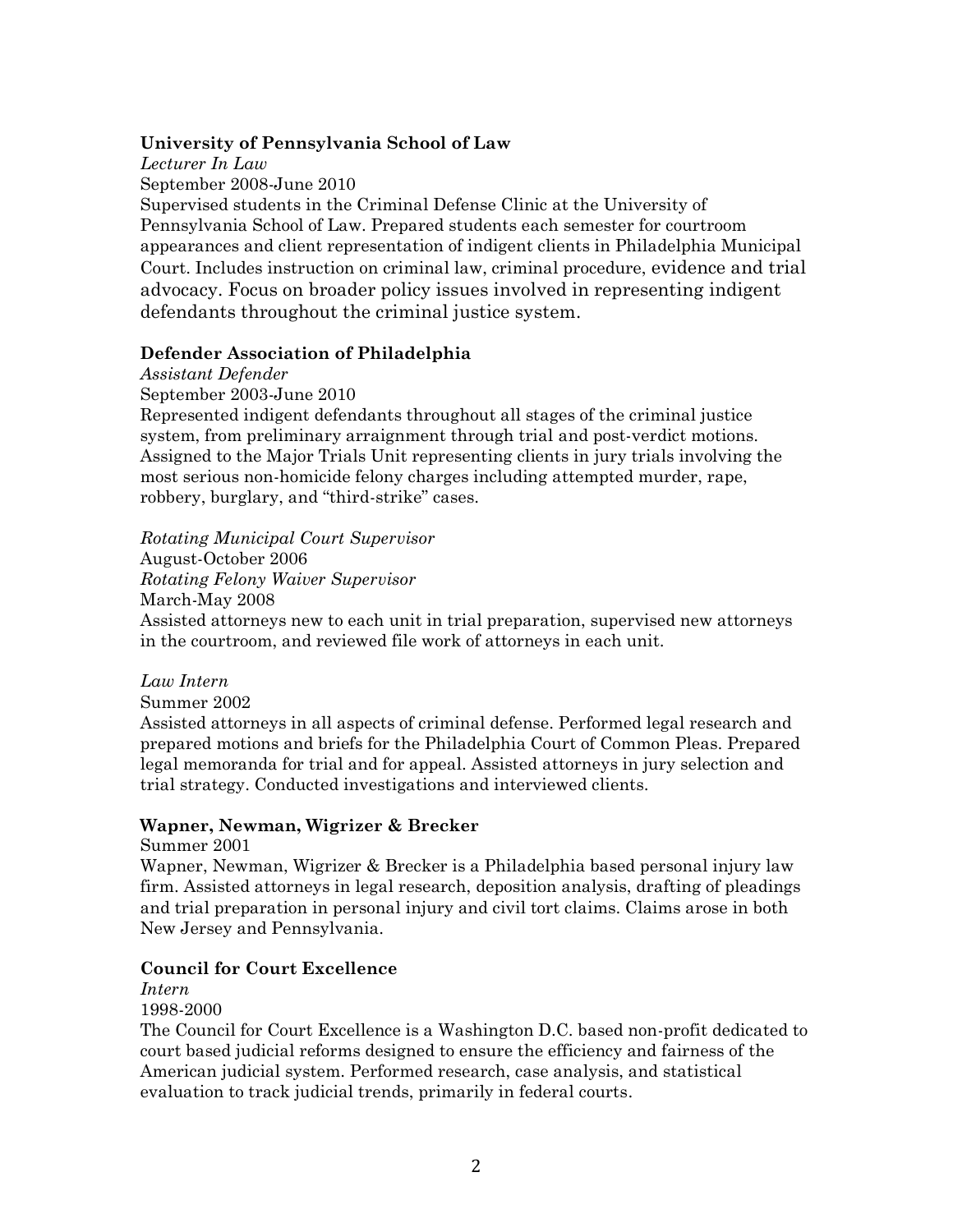## **Office of Congressman Robert Borski**

*Legislative Intern*  1997

Worked out of Congressman Borski's Washington D.C. office. Attended committee hearings and briefings. Provided constituent services including telephone contact, receiving and responding to written requests for information and other assistance. Performed legislative research.

# **EDUCATION**

## **Temple University, James E. Beasley School of Law**

*L.L.M. in Trial Advocacy*  2007

## **Temple University, James E. Beasley School of Law**

*Juris Doctor*  2003 Dean's List Fall 2001, Spring 2002, Fall 2002

## **The George Washington University**

*Bachelor of Arts, Political Science Magna Cum Laude*  2000

# **PUBLICATIONS**

## Scholarly Articles

*Professional Responsibility of the Criminal Defense Lawyer Redux: The New Three Hardest Questions,* St. Mary's Journal on Legal Malpractice & Ethics, 7 St. Mary's J. Legal Mal. & Ethics 96 (2017) (invited symposium essay).

*The Aftermath of Indiana v. Edwards: Re-Evaluating the Standard of Competency Needed for Pro Se Representation*, 68 Baylor L. Rev. 680 (2016).

*The Constitutional Limits of Client-Centered Decision-Making*, 50 U. Rich. L. Rev. 1089 (2016).

*The Ethical Limits of Discrediting the Truthful Witness: How Modern Ethics Rules Fail to Prevent Truthful Witnesses From Being Discredited Through Unethical Means*, 99 Marq. L. Rev. 283 (2015).

*After Frye and Lafler: The Constitutional Right to Defense Counsel Who Plea Bargains*, 38 Am. J. Trial Advoc. 121 (2014).

*2012-2013 Survey of New York Criminal Law,* 64 Syracuse L. Rev. 651 (2014) (with Jason D. Hoge).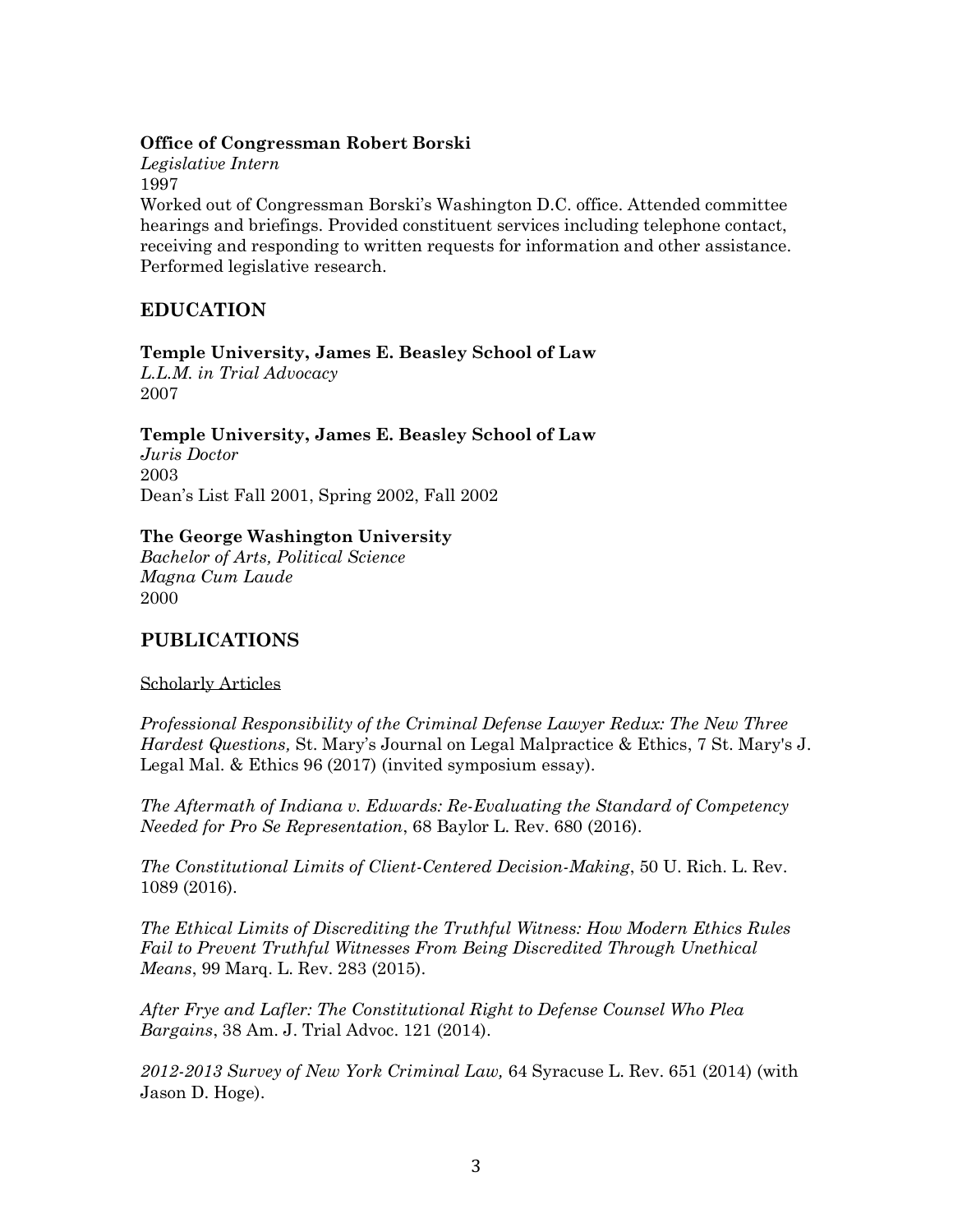*Three Generations and Two-Tiers: How Participation in Law School Clinics and the Demand for "Practice-Ready" Graduates Will Impact the Faculty Status of Clinical Law Professors,* 43 Wash. U. J.L. & Pol'y 129 (2013).

*2011-2012 Survey of New York Criminal law*, 63 Syracuse L. Rev. 643 (2013) (With Kelly Gonzalez).

*Overcoming Legal Barriers to Reentry: A Law School-Based Approach to Providing Legal Services to the Reentry Community*, 77 Fed. Probation 3 (2013) (With Joseph A. DaGrossa).

*Jimmy Carter's "Malaise" Speech, Social Desirability Bias, and the Yuppie Nuremberg Defense: The Real Reason Why Law Students Say they Want to Practice Public Interest Law, Yet so Few Actually Do*, 22 Kan. J.L. & Pub Pol'y 139 (2012).

*A Trial Attorney's Dilemma: How Story Telling as a Trial Strategy Can Impact a Criminal Defendants Successful Appellate Review*, 4 Drexel L. Rev. 297 (2012).

*Politics, Psychology, and the Law: Why Modern Psychology Dictates an Overhaul of Federal Rule of Evidence 609,* 13 U. Penn. J.L. & Soc. Change, 203 (2010).

## Books

*Investigative Criminal Procedure in Focus (Wolters/Kluwer, 1st, ed. 2020).* 

*LexisNexis Practice Guide: New Jersey Collateral Consequences* (Lexis Nexis, 1st-4th ed. 2013-2017, with J.C. Lore).

*Adjudicative Criminal Procedure in Focus* (Wolters/Kluwer, forthcoming).

#### Book Reviews

*Representing the Accused: A Practical Guide to Criminal Defense (Jill Paperno ed.),* 40 Champion 62 (2016)

## **AWARDS**

#### **2017 Teaching Recognition Award sponsored by the Meredith Professors**

The Teaching Recognition Award is a university-wide teaching award given to junior faculty members who exhibit excellence in teaching.

#### **2015 and 2020 Res Judicata Award**

Given to an outstanding faculty member for "service, scholarship, and stewardship" to the students of the College of Law. Selected by the graduating Class of 2015 and 2020.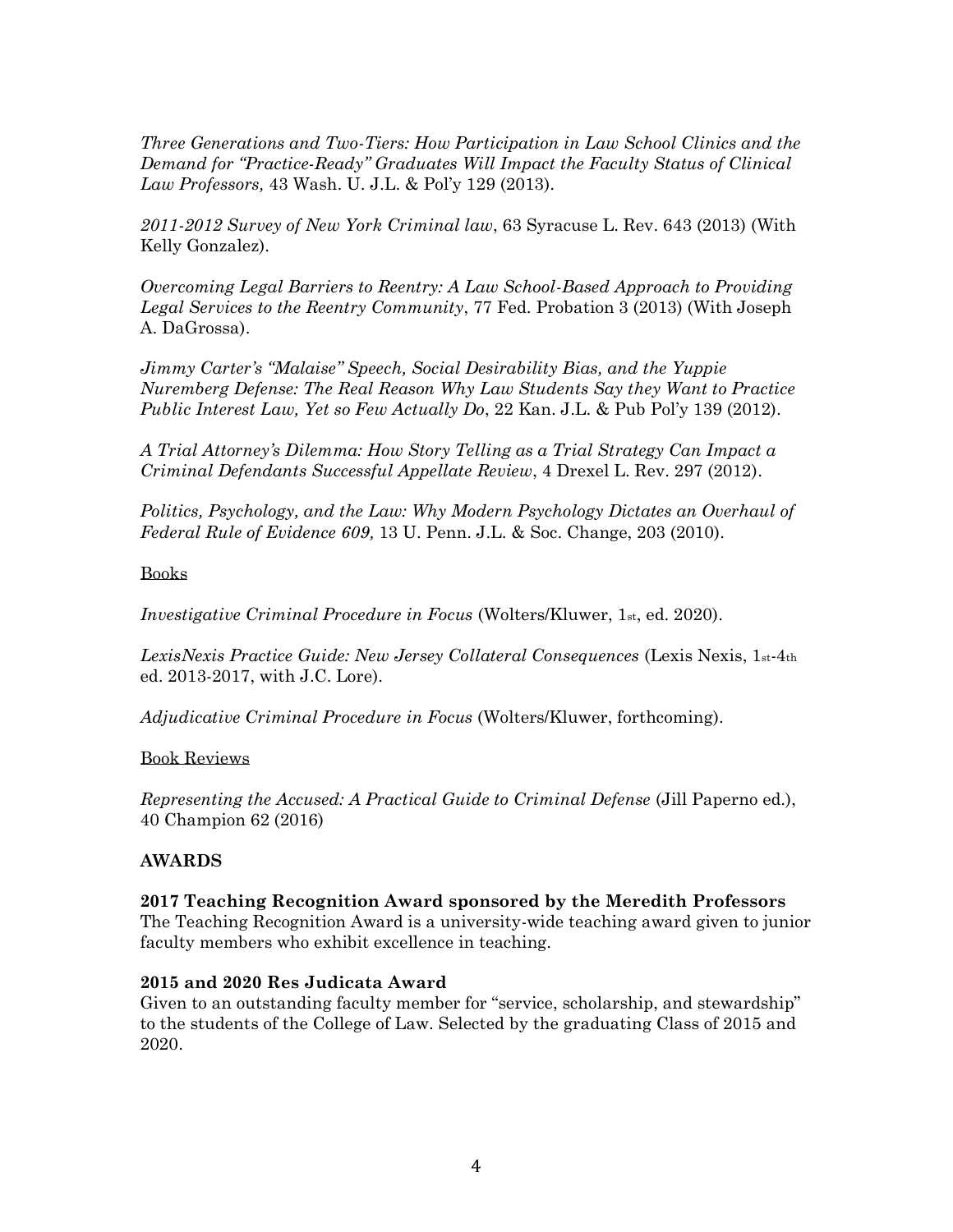# **PROFESSIONAL/PUBLIC SERVICE**

**Member,** Southeastern Association of Law Schools, Global Initiatives, New Scholars, Moderator Committees, 2019-present.

**Co-Chair,** New York Statewide Law School Access to Justice Council, 2016-2017. Member, 2013-2019. (Appointed to serve as the Syracuse University College of Law Representative on the Council. The Council was created by Chief Judge Jonathan Lippman of the New York Court of Appeals as part of the Court's Task Force to Expand Access to Civil Legal Services in New York)

**Member,** Syracuse University Senate, 2017-2019. Elected by the Syracuse University College of Law faculty to serve as one of the law school's representatives on the University Senate.

# **PRESENTATIONS AND SPEAKING ENGAGEMENTS**

**Presenter,** "Cops and Robbers and Bail to Jail: A survey of American Criminal Procedure from Investigation through Sentencing," Adam Mickiewicz University, Poznan, Poland, Webinar, May 12, 2018.

**Moderator, "**New Scholars Workshop Panel on Law and Gender," 2017 Southeastern Association of Law Schools Annual Conference, Boca Raton, Florida. August 1, 2017.

**Presenter, "**Professional Responsibility of the Criminal Defense Lawyer Redux: The New Three Hardest Questions," Sixteenth Annual Symposium on Legal Malpractice & Ethics, St. Mary's Law School, San Antonio, Texas. January 27, 2017.

**Presenter,** "Ethical Limits of Discrediting the Truthful Witness on Cross-Examination and Closing Argument," Cutting Edge Criminal Defense presented by the New York State Defender Association (NYSDA), Rochester NY. October, 29, 2016.

**Presenter, "Children of a Lesser Crime- Allocation of Lawyer Client Decision-**Making: Who Tells the Jury You're Guilty of the Lesser?" New York State Association of Criminal Defense Lawyers (NYSACDL) Central New York Spring Seminar 2016, Syracuse, New York. April 9, 2016.

**Presenter,** "Understanding the Allocation of Lawyer/Client Decision-Making in the Context of the Criminal Trial," Oneida County Assigned Counsel School, Utica, New York. March 5, 2016.

**Presenter, "Whose Story is it Anyway?: Understanding the Allocation of** Lawyer/Client Decision Making When Conceding Guilt and Requesting Lesser-Included Offenses in Criminal Trials," 5th Biennial Applied Legal Storytelling Conference, Seattle University School of Law, Seattle, Washington. July 23, 2015.